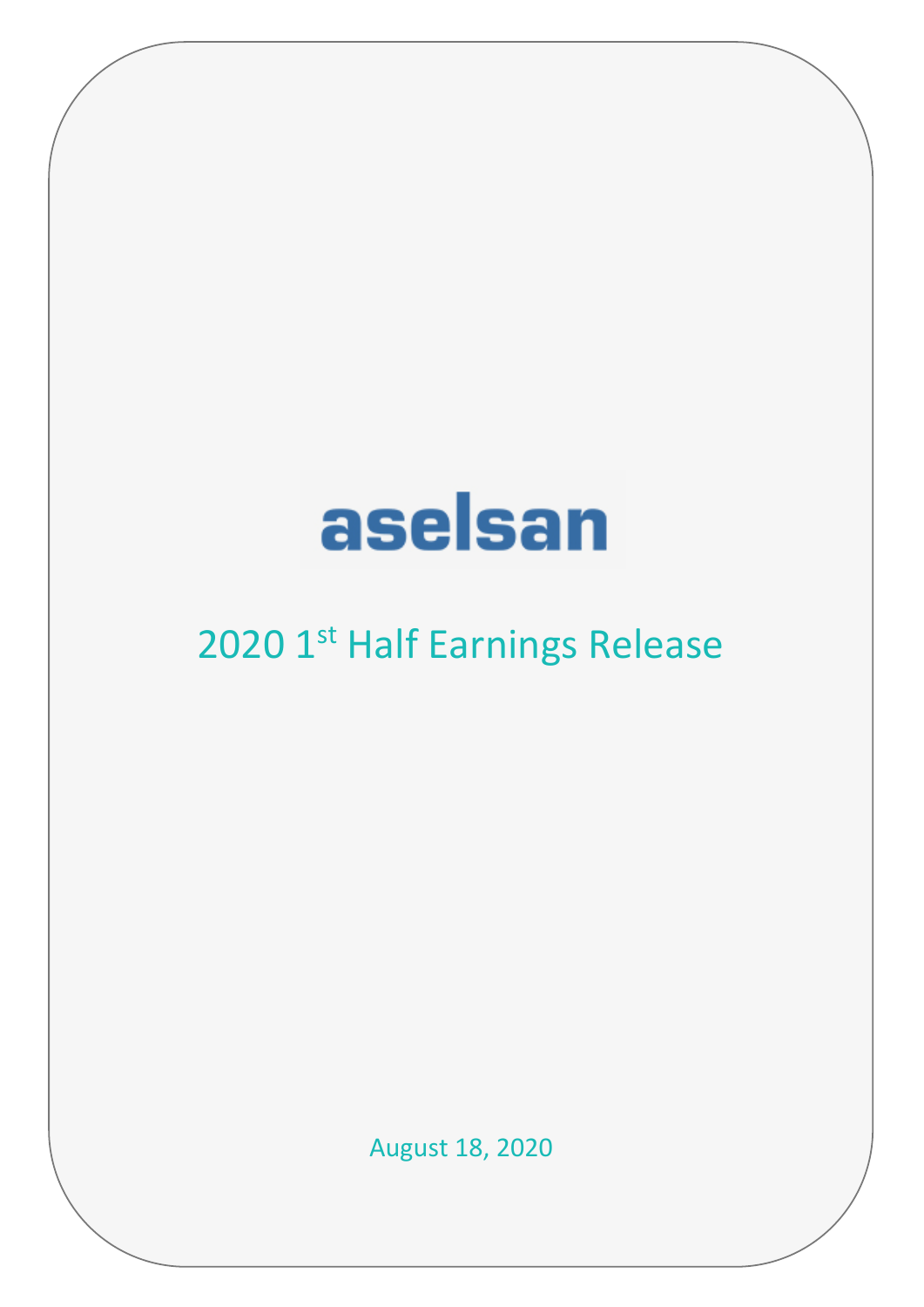

#### **ASELSAN COMPLETED THE FIRST-HALF OF 2020 WITH HIGH PROFITABILITY**

### **2020 first-half financial results of ASELSAN have been announced. ASELSAN reached the highest first- half year profit of all time with TL 1.8 Billion. The company's revenue increased by 13% and reached 5.2 Billion TL.**

Having closed 2019 with strong profitability indicators; ASELSAN continued its positive momentum in profitability indicators in the first six months of 2020. The company's gross profit increased by 38% compared to the same period of the previous year. Earnings Before Interest, Tax, Depreciation and Amortization (EBITDA) also increased by 35% to TL 1,274 Million. The EBITDA margin reached 24.4%, exceeding the 20-22% range, which was the company's forecast for the end of the year. With these results, ASELSAN managed to achieve the best first-half year profit of all time.

Strong profitability also continued to feed ASELSAN's equity growth. The company's equity increased by 11% compared to the end of the year and exceeded 15 Billion TL. The ratio of equity to assets, which was 53% at the end of 2019, rose to 56% in the first half of the year.

ASELSAN Chairman, President and CEO Prof. Dr. Haluk GÖRGÜN evaluated the financial results of the company for the first half of the year:

"Coronavirus pandemic has changed both social and commercial life all over the world in the first half of 2020. Serious disruptions and contractions have occurred in the production and sales volumes of companies, especially in the supply chain, during this period. On the other hand, the pandemic period has been a period in which companies were tested against how prepared they were for such crisis periods. From the first moment the effects of the pandemic were seen, ASELSAN took effective steps towards the management of this process by taking very fast decisions both within the company and on behalf of all its external stakeholders, including its suppliers. In this process, we have determined the uninterrupted continuity of our activities by considering the health of our employees as the first priority. This business continuity has been provided by strictly fulfilling all the directives of our Ministry of Health and all related organizations regarding the pandemic. Thanks to the measures we have taken, ASELSAN has become the first defense industry company to qualify for COVID-19 Safe Production / Safe Service Certification by fulfilling all the standards set by the Turkish Standards Institute".

Turkey has been one of the best countries in the world that manages and keeps pandemic effect to minimum. In this process, ASELSAN became one of the members of the consortium for national ventilator production initiated under the leadership of our Ministry of Industry and Technology and our Ministry of Health. At the first stage, 5,000 devices were manufactured and the needs of our country are met. The export of the device to various countries around the world still continues. **"**

### **511 Million Dollars of New Orders in First Half of the Year**

ASELSAN, which succeeded in eliminating the negative effects of the pandemic by continuing its activities without interruption, managed to receive new orders of 511 Million Dollars in the first-half of 2020. Prof. Dr. GÖRGÜN stated that "10% of the orders are sourced from foreign customers. This is important for the continuation of international marketing activities without any interruption and showing the competitiveness of ASELSAN products." ASELSAN's total backlog reached 9.5 Billion Dollars as of the end of the first half, while 94% of the backlog were defense and 6% non-defense orders. Prof. Dr. GÖRGÜN stressed that ASELSAN will continue its contributions to the Turkish defense industry and to transfer this experience to non-defense areas such as health, energy and finance.

#### **Support to Defense Ecosystem from ASELSAN with 7 Billion TL**

Prof. Dr. Haluk GÖRGÜN said that, "By emphasizing that the sustainability of the defense industry ecosystem is one of the main priorities of ASELSAN, there was no disruption in the procurement processes during the pandemic period". The company continued to place new orders for its more than 5,000 suppliers.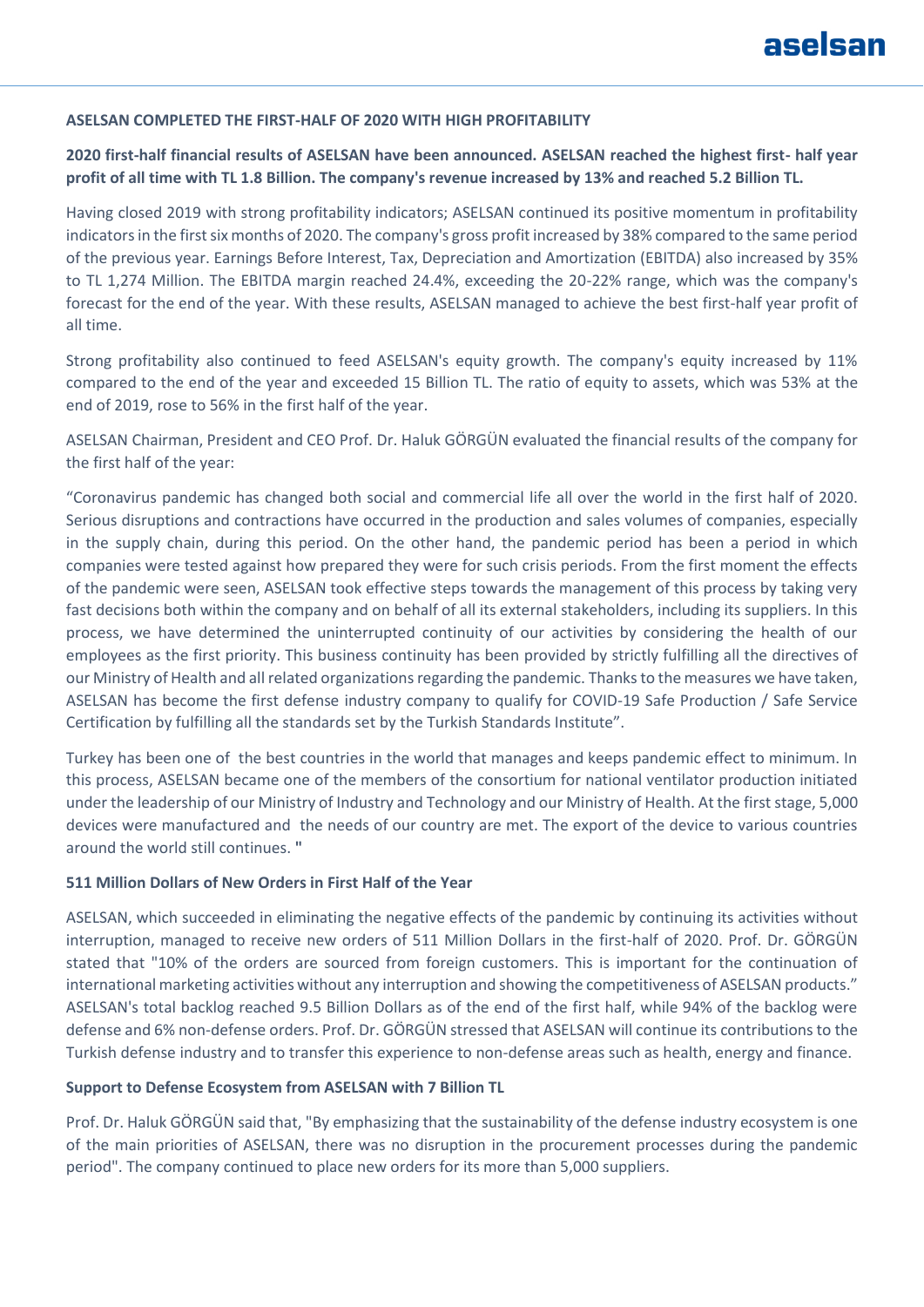

Since the beginning of the year, more than 7 Billion TL has been paid to suppliers, ensuring the continuity of the production wheel in the sector. In April 2020, as an indication of the uninterrupted continuity of activities, the "Powerful Together" platform was launched for ASELSAN's suppliers. With this platform, activities such as bidding, quality, product supply, trainings, inspection processes, supplier scorecards and announcements were carried out without interruption.

### **ASELSAN, the 48th Biggest Defense Company of the World**

ASELSAN continued to rise steadily every year in the list of the world's biggest defense industry companies (Defense News Top 100), in which it was first included as the 97<sup>th</sup> in 2008. Prof. Dr. Haluk GÖRGÜN; "One of ASELSAN's strategic goals, to become one of the world's top 50 defense companies, has become real." He said that ASELSAN is ranked as the 48<sup>th</sup> biggest defense company in the world in the "Defense News 2020" list. Stating that they see this as the result of a growth strategy spread over a long period of time, Prof. Dr. GÖRGÜN; " We are very pleased to see that ASELSAN's strong balance sheet structure, profitability and turnover progress has reached a level that can compete with the world's big companies."

### **ASELSAN continued it's rise in ISO 500**

In "Turkey's Top 500 Industrial Enterprises"" list which was prepared by the Istanbul Chamber of Industry (ISO), ASELSAN rose 4 levels up and has become 11th.The company is listed as the 1st with the highest EBITDA and has taken the first place in Turkey among the companies located in Ankara.

### **ASELSAN is also a Pioneer in Employment Increase**

ASELSAN continued to implement its employment plans in the first half of 2020 without compromise. In this context, 732 people were hired in the first six months of 2020. The total number of employees of the company reached 8,279 people, including new hires. Prof. Dr. Haluk GÖRGÜN; "We consider human capital as the most valuable asset of our company. There was no change in our employment policies in 2020 and we continued recruitment in compliance with our targets. ASELSAN's 6-year first place was once again registered in the Most Attractive Employers Survey in Engineering and IT, organized by Universum, in which 54,597 students from 55 universities participated. We are confident that ASELSAN will continue its leadership in its sector and will continue to be one of the most preferred companies in the coming years, thanks to the investments we have made in the development of our human assets.

As ASELSAN, we completed the first half of 2020 with extremely successful results, with our solid business model, competent human resources, effective working capital management and strong balance sheet structure. Our results confirm our year end guidance of 40-50% increase in turnover and 20-22% EBITDA margin.

I would like to take this opportunity to thank our precious human assets, who work uninterruptedly with great devotion, and all our stakeholders."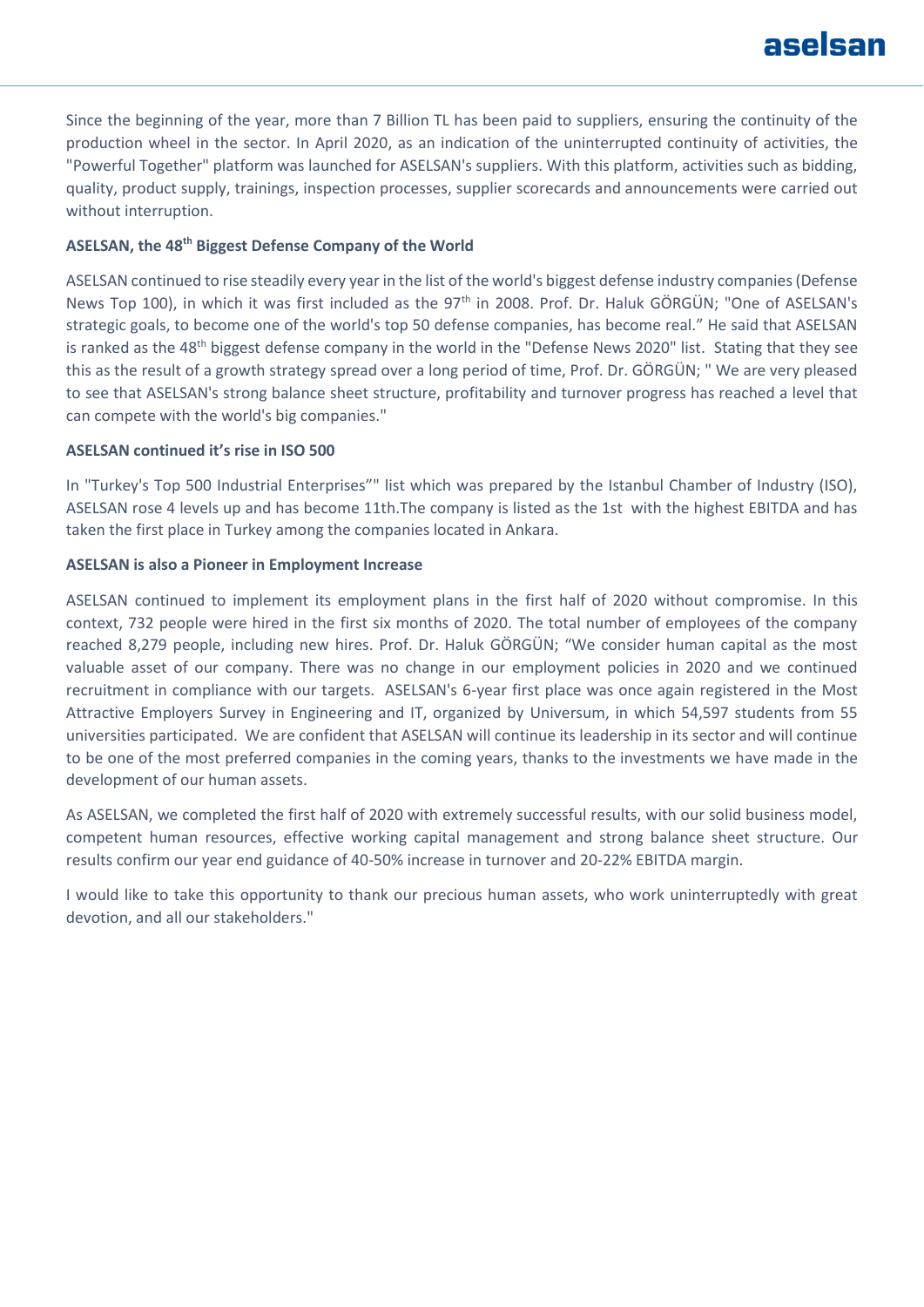# **2020 1H Financial Highlights**

### **(Million TL)**

| <b>Balance Sheet Items</b> | June'20 | <b>Dec'19</b> | ለ% |
|----------------------------|---------|---------------|----|
| <b>Current Assets</b>      | 14.954  | 13.976        |    |
| <b>Non-Current Assets</b>  | 12.056  | 11.657        | 3  |
| <b>Total Assets</b>        | 27.010  | 25.633        |    |

| <b>Balance Sheet Items</b> | June'20 | <b>Dec'19</b> | ለ%   |
|----------------------------|---------|---------------|------|
| Liabilities                | 11.929  | 12.064        | $-1$ |
| Equity                     | 15.081  | 13.569        | 11   |
| Liabilities and Equity     | 27.010  | 25.633        | 5    |

### **(Million TL)**

| <b>Income Statement Items</b>         | June'20 | June'19 | Δ%                       |
|---------------------------------------|---------|---------|--------------------------|
| Revenue                               | 5.231   | 4.624   | 13                       |
| <b>Gross Profit</b>                   | 1.555   | 1.126   | 38                       |
| <b>Gross Profit Margin</b>            | 29,7%   | 24,3%   | $\overline{\phantom{a}}$ |
| <b>Operating Profit (EBIT)</b>        | 1.138   | 841     | 35                       |
| <b>Operating Profit Margin (EBIT)</b> | 21,8%   | 18,2%   | $\overline{\phantom{a}}$ |
| <b>EBITDA</b>                         | 1.274   | 947     | 35                       |
| <b>EBITDA Margin</b>                  | 24,4%   | 20,5%   |                          |
| <b>Net Profit</b>                     | 1.848   | 1.335   | 38                       |
| Net Profit Margin                     | 35,3%   | 28,9%   |                          |

- **Revenues are 5.231 Million TL and increased by 13% compared to the same period of the previous year.**
- **The newly signed contracts reached 511 Million USD and the backlog is 9.5 Million USD.**
- **Total assets increased by 5% compared to the year-end and reached 27.010 Million TL.**
- **EBITDA is 1.274 Million TL and increased by 35% compared to the same period of the previous year.**
- **Gross profit margin was 29,7% and increased 538 bp compared to the same period of the previous year.**
- **Return on Assets (ROA) is 16% (December 2019: 15%).**
- **Asset Turnover Rate was 57% (December 2019: 58%).**
- **Revenue per employee is 256 Thousand USD.**